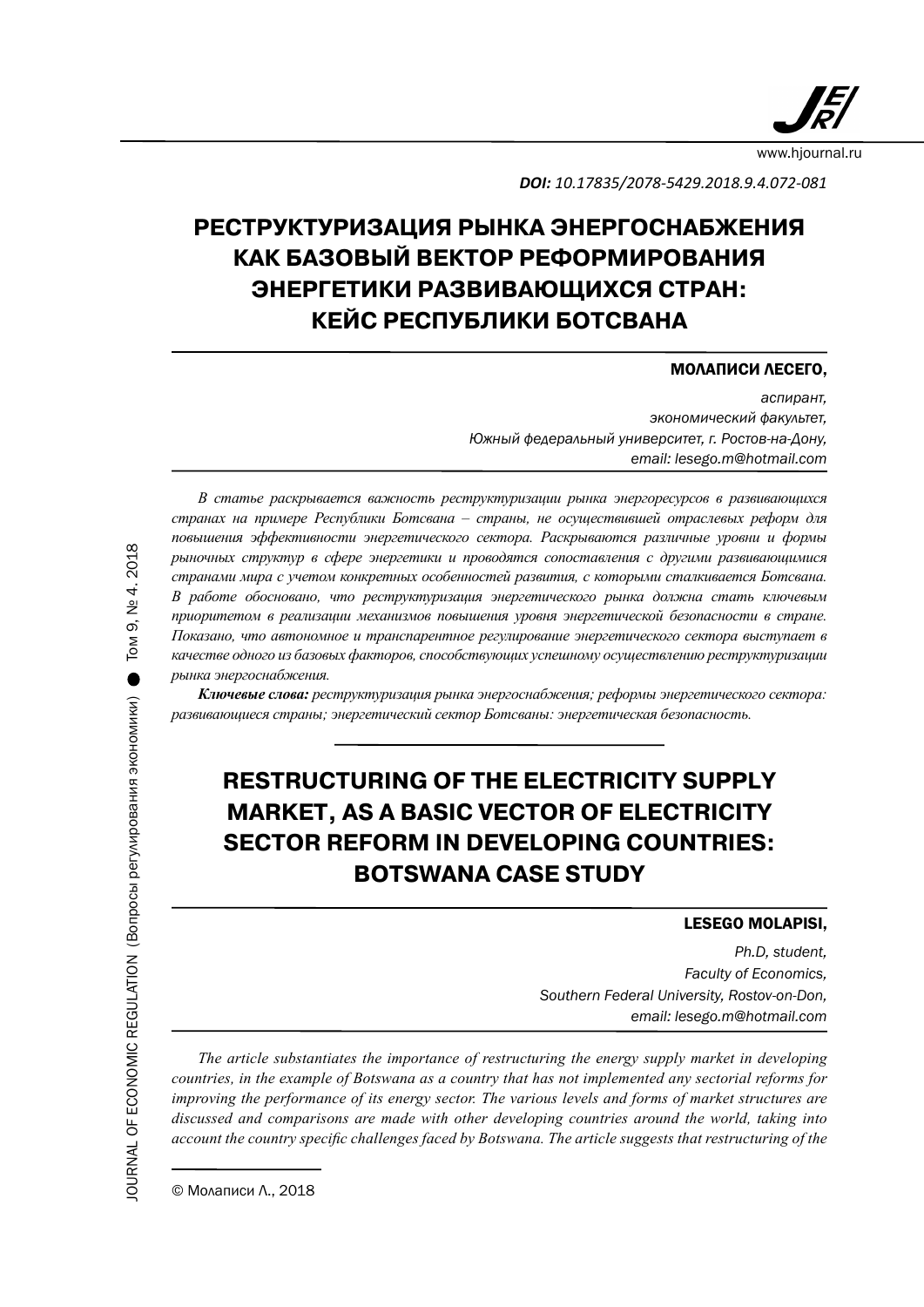*sector should be a key priority in the implementation of mechanisms for improving the level of energy security in the country. The significance of energy sector regulation that is autonomous and transparent is also discussed as a key factor for facilitating the successful implementation of energy supply market restructuring.* 

*Keywords: restructuring energy supply market; energy sector reforms; developing countries; Botswana energy sector; energy security.*

#### *JEL: L71*

For most developing countries around the world, improving the level of energy security is one of the key priorities for achieving economic growth and prosperity. However, the energy sectors of these countries are unable to facilitate the growth of the national economy as desired as they are often characterized by poor performance in meeting the high growth rates in demand and ensuring long term sustainability. Numerous scholars (*Prasad 2008, Besant-Jones* and *Vagliasindi, 2013, Zhang, Parker* and *Kirkpatrick, 2004*)*,* have recommended restructuring the energy supply market as a fundamental step for energy sector reforms aimed at improving the performance of the energy sector in a country, balancing the gap between supply and demand, and subsequently improving the level of energy security.

Appropriately designing, planning and implementing a sequence of steps towards restructuring a power supply market leads to significant improvements in the operating performance of an energy sector. Many developing countries in Asia, Eastern Europe and Africa have over the past two decades developed liberalization policies to restructure their power supply markets in order to benefit from competition and other advantages of decreased government control and increased private sector ownership. The merit of implementing institutional reforms in the energy sector of developing countries is achieving a balance between competition, regulation and control of the strategic components of the sector.

As a typical developing country, the Republic of Botswana faces similar challenges. The energy sector in the country is underdeveloped, has poor infrastructure, low levels of rural electricity access, and supply and demand imbalance. To improve the level of energy security in Botswana, certain structural changes must be made to provide enabling conditions for the effective implementation of improvement strategies, mechanism and initiatives. To do so, the electricity supply market must undergo a restructuring reform that will dictate the new order of business in the power sector. The electricity sector in Botswana is completely dominated by state monopoly entities. The sector can be characterized as follows:

- State owned power utility Botswana Power Corporation (BPC), in charge of all electricity supply services;
- Vertically integrated supply structure (generation, transmission and distribution);
- The recent (2017) establishment of energy regulator, Botswana Energy Regulatory Authority.

The vertically integrated state monopoly utility was designed in tandem with a macroeconomic and political context that existed at the time of its inception in 1970, where both economic welfare and generation capacity size were very low and required government control as electricity was and is still regarded a public good. State coordination and management was required in order to succeed in the establishment of basic infrastructure that was necessary to support industrialization, newly open government owned diamond mines and the growing population. However, over the last decade this model of management has proven unsuccessful demonstrated by the poor performance of the sector and the continued government 'rescuing' of the public owned monopoly utility, which has been running at a loss for almost a decade (*Botswana Power Corporation, 2017*).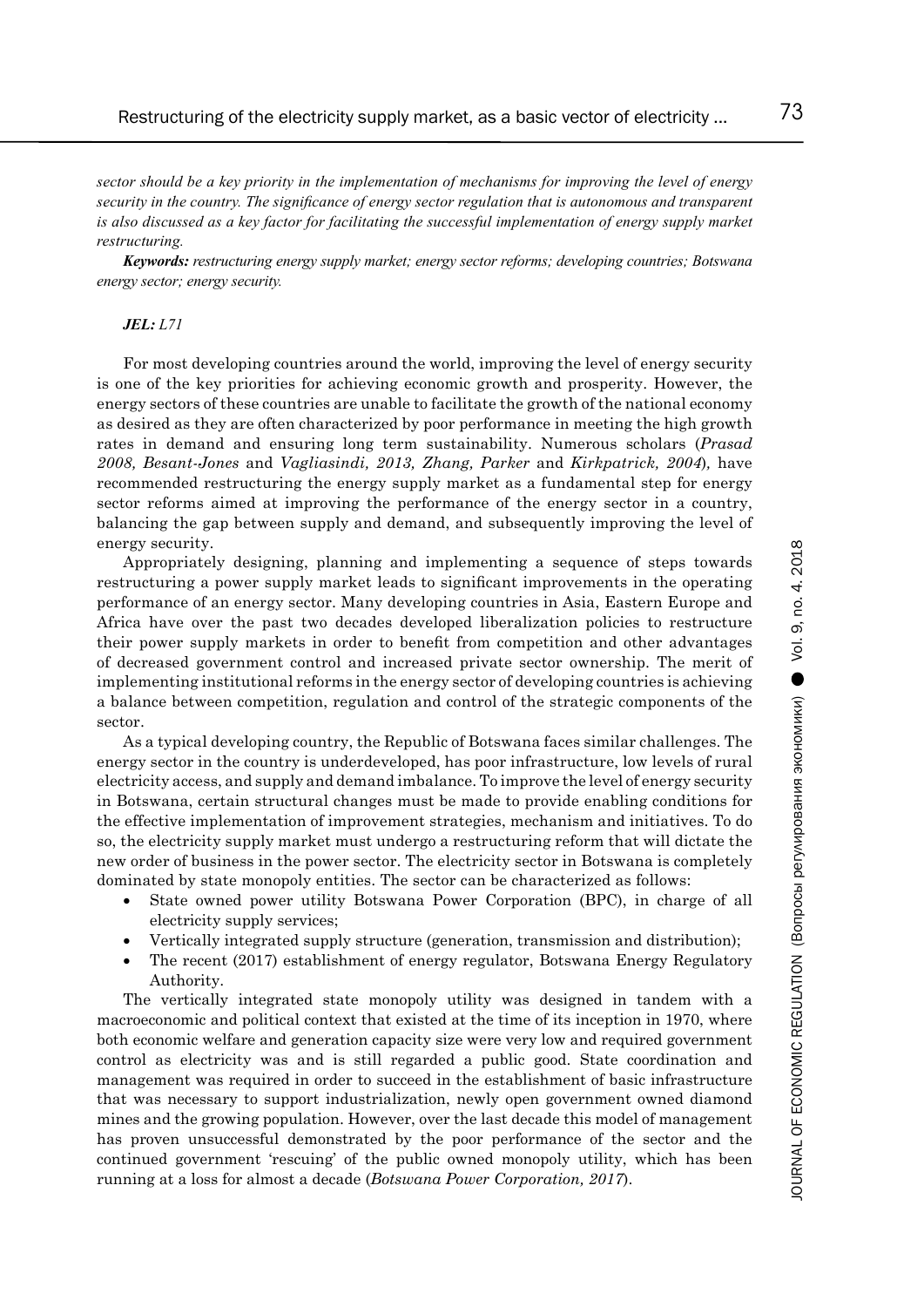To achieve reliability and security of power supply, it is crucial adopt a comprehensive power sector market reform driven by the need for new investments and modernization in the sector, in order to meet rapid growth in demand, along with the desire to protect consumers, especially the poor and to adapt to changing external factors. A power sector market reform refers to the restructuring of the power industry aimed at enhancing its performance. It involves among other processes, changes in the legislations that govern the industry, changes in ownership of certain sector entities, changes in institutional arrangements and the general organization and conduct of the electricity sector. The design of the market structure should be the starting point for the overall power sector reform. This will have a major effect on shaping all other key decisions including the design and structure of consequent contracts and decisions on pricing of services. Accordingly, market structure has a significant influence on whether and to what extent the electricity sector can achieve improvements in performance.

The major task in conducting a power market reform is 'unbundling' the market structure. Unbundling the power market structure refers to the separation of the three components of the power supply structure, where generation, transmission and distribution are originally vertically integrated. The objectives of unbundling and restructuring are to create an enabling environment to attract private sector participation and investment, which will take up large amounts of market risks and commitments to efficiency improvements. Transferring market risks to the private investor requires greater transparency and predictability, which are otherwise difficult to obtain in a sector with an integrated monopoly power utility. The various forms of market structure and steps of unbundling as seen in other developing countries around the world can be categorized as follows:

- Vertical integration: a vertically integrated monopolist utility. This type of market structure is historically and currently practiced in Botswana.
- Vertical integration with Independent Power Producers: A vertically integrated monopolist with independent generators that sell to it exclusively. This kind arrangement is largely practiced in Sub-Saharan and Southern African Development Community countries such as South Africa and Namibia (*Southern African Power Pool, 2017*).
- Partial unbundling: one component of the structure separated from originally integrated structure; e.g. a combined transmission and distribution entity acting as the only wholesale single buyer from independent power producers; distribution also strictly operated by national utility. This kind of reform is mostly practiced in middleincome developing countries such as Jordan (*Komendatova, Irshaid* and *Marashdeh, 2017*)*.*
- Extensive vertical (and/or horizontal) unbundling: many generation and distribution entities; a commercial transmission entity formed from unbundling the monopolist. Transmission entity acts as a single buyer of power from generators and independent power producers and sells to the distribution entities and other large consumers of power. This model is practiced mostly in upper middle class and emerging countries such as Vietnam (*Pranadi, 2018*).
- Power market: an organized market of generation entities, distribution entities and large users in which power is traded competitively, supported by a transmission entity, a power system operator and a power market administrator. This model is referred to as a liberalized power market and is practiced in the United Kingdom and European Union (*Gouardères, McWatt* and *Fleuret, 2018*)*.*

Figure 1 shows the five most common steps and forms of power market structures around the world. Vertical integration is the least liberalized while Power Market is the most liberalized form of power supply market structure.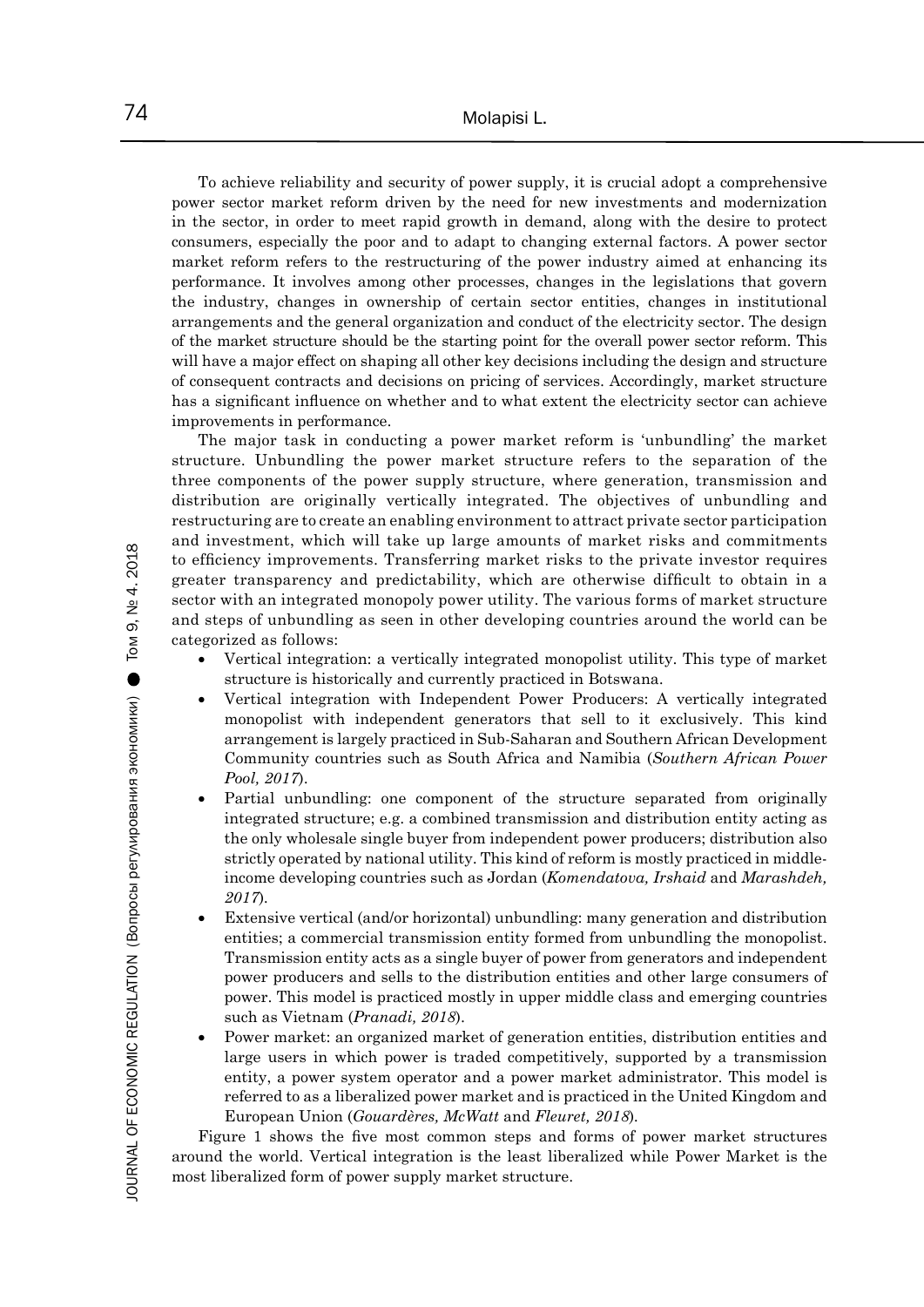

*Fig. 1. Forms of Power Market Structures*

The form and extend of unbundling determines the market structure. To ensure that the power supply market adequately progresses by taking the necessary steps towards a smooth transition to the next stage of market structure unbundling, a determination of the key indicators that should prompt the need for further unbundling should be made. Theoretically, the World Bank (study on policy options on the market structure in the power sector) identifies power system size and country GDP per capita as reasonable and compelling thresholds to make the case for transitioning to a more unbundled market structure. A threshold of 1000 MW and US\$1000 for system size and country GDP per capita respectively is determined for middle income developing countries to seriously consider implementing structural adjustment programs and market restructuring in the power sector. However, in the case of Botswana, which is considered an upper middle-income country with a higher GDP per capita than most countries in Sub-Saharan Africa and a power system size that is below the 1000 MW threshold (US\$ 7385 and 892 MW respectively), a suitable balance based on other indicators and national objectives should be carefully considered (*Statistics Botswana, 2018*)*.*

Table 1 shows the key indicators that prove the low level of energy security in the country, based on the author's research and calculations (*Department of Energy, 2018; Statistics Botswana, 2018; The Global Energy Architecture Performance Index, 2017*).

*Table 1*

| Indicator                              | Value |
|----------------------------------------|-------|
| Quality of electricity supply          | 53%   |
| Availability of installed capacity     | 46%   |
| Share of own generation in consumption | 59%   |
| Diversification of resources           | 30%   |
| <b>Energy Access</b>                   | 60%   |

**Key energy sector indicators in Botswana**

As proven by the values of the listed key indicators and the recurring financial loss made by the national power utility, the performance of the energy sector in Botswana is considerably low (*Botswana Power Corporation, 2016*). Certain market structure changes should therefore be adopted to improve from this level of sectorial performance.

Based on the difference between current and desired levels of energy security indicators, decision making on the following variables that will determine the form of market structure and influence performance should be made: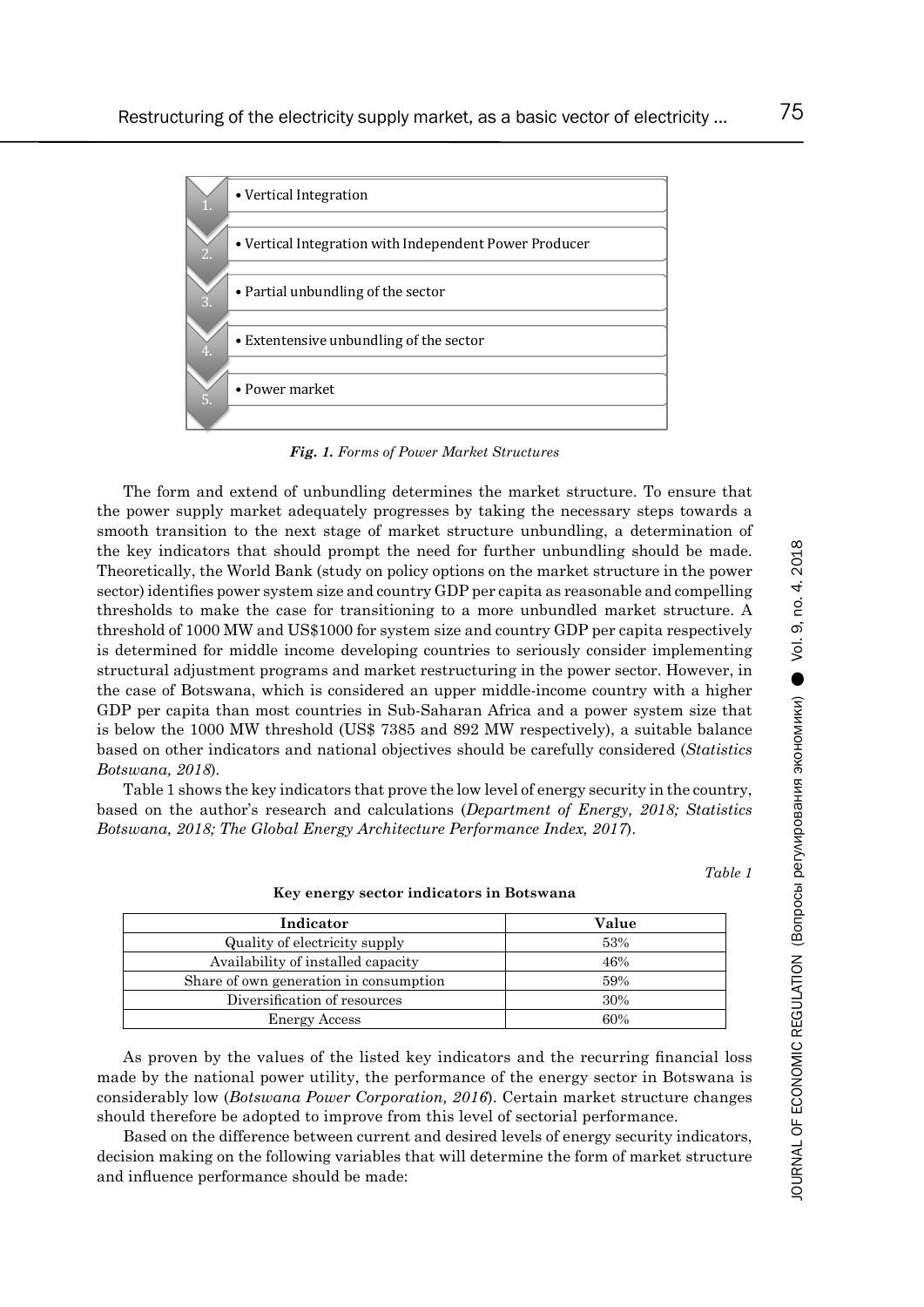- The degree of vertical unbundling: full or partial, and based on how much control the state is willing to give up. There are various degrees of unbundling: management unbundling, accounting unbundling and ownership unbundling (in order of strictness).
- The degree of disaggregation: expressed in installed capacity (MW) in the case of generation; in terms of km line length in the case of transmission; and in total retail sales (MWh) in the case of distribution. For example, 300 MW of generation capacity may be reserved for private sector production.
- The share of private sector participation: the percentage of private sector participation in terms of installed generation capacity, transmission and retail sales in distribution. For example, the state may decide to reserve 30 to 50 of its generation capacity for private sector production.
- The introduction of a regulatory agency that is credible and autonomous. Effective regulation is characterized by coherence, independence, accountability, transparency and predictability.

European union & Competitive United Kingdom power market Higher middle income countries Fully unbundled utilities Power industry market structure Vertically Southern African integrated utility region with Independent Power Producers Botswana Monopoly, vertically integrated utility Power Public corporation Public corporation Power sector sector wholly owned and whole owned and without with management controlled by state managed by management contract with contract with private sector private sector private sector Ownership/management changes

In comparison with other countries in the Southern African region.

*Fig. 2. A comparison of Stages of Market Structure with Other Countries*

Botswana is one of the few remaining states that do not have any operating independent power producers at present. About 8 of the 12 countries in the Southern African Power Pool are at the second level of independent power producers and single buyer model and further unbundled stages. As an upper middle-income country, Botswana is also far behind compared to others at its income and Human Development Index levels. Figure 2 shows a comparison of Botswana with other world countries based on the various stages of power market structures.

The poor financial and operational performance of the monopoly utility Botswana Power Corporation makes a convincing case for restructuring, specifically in generation and in distribution. For generation, the burden of the 600 MW Morupule B power station technical challenges will continue to be an expensive liability for the government with its unreliability and high maintenance costs. Proven by this recurring high expense of maintenance, the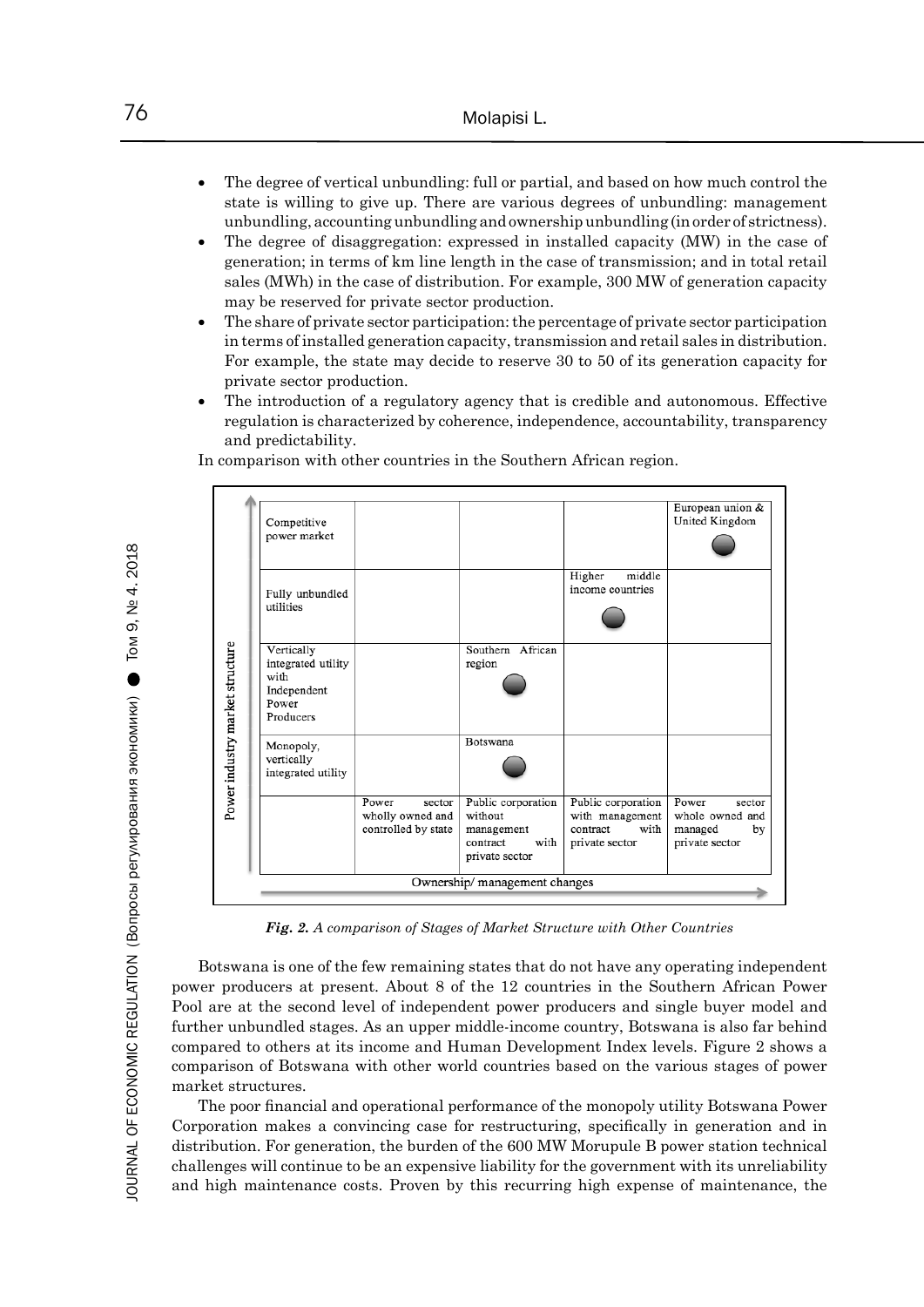cost of operating the power plant is most likely to exceed the capital loan principal of US \$1.7 billion (*Botswana Power Corporation, 2010*), and recovery is far from being reached without considerable government bail. It would therefore be recommendable that the state completely privatized the generation component of power supply and invite the private sector to participate and lead in power generation in order to mitigate the current challenges in shortage of power supply and operational inefficiency, as well as to minimize future market risks. The state should therefore amend the Electricity Supply Act to provide appropriate legislature for privatization, facilitating independent power producers and the exclusion of government as a player in generation. The sale of the existing power plants assets should also be facilitated in the most beneficial manner for the state to be able to recover and settle its debt with the World Bank for the Morupule B power station. As the country's power market size is indeed smaller than many others in the region, another policy amendment should be adopted to restrict all new power plants to a manageable size of not more than 150 MW. By limiting the size of the power plants capacity, operational and technical risks can be mitigated with minimum losses. Minimizing the sizes of all future power plants will encourage the usage of multiple sources of energy in generation including renewable energy and empower multiple players in generation to encourage competition the industry. This will also promote innovation and efficiency in the industry in line with sustainable and modern trends.

In its capacity, BPC should act as the sole off taker and should maintain little or no participation in generation. Access to transmission infrastructure for generators to sell directly to end-users should at this point will remain strictly prohibited in order to protect consumers especially the poor, except for in the case of large users of power such as mines that may not be within proximity of the existing transmission network of the BPC. BPC will sign long term contracts  $(20 - 25$  years) with independent power producers called power purchase agreements (PPAs) where the buying tariff will be agreed and terms of operations determined. It is important to carefully draft comprehensive PPAs, and preferably prudent for the government to formulate a standard format of PPA templates for consistency, depending on the source of generation used. Figure 3 demonstrates the steps for restructuring the generation component of the power market in Botswana.



*Fig. 3. Steps for Restructuring Generation Component of Power Market*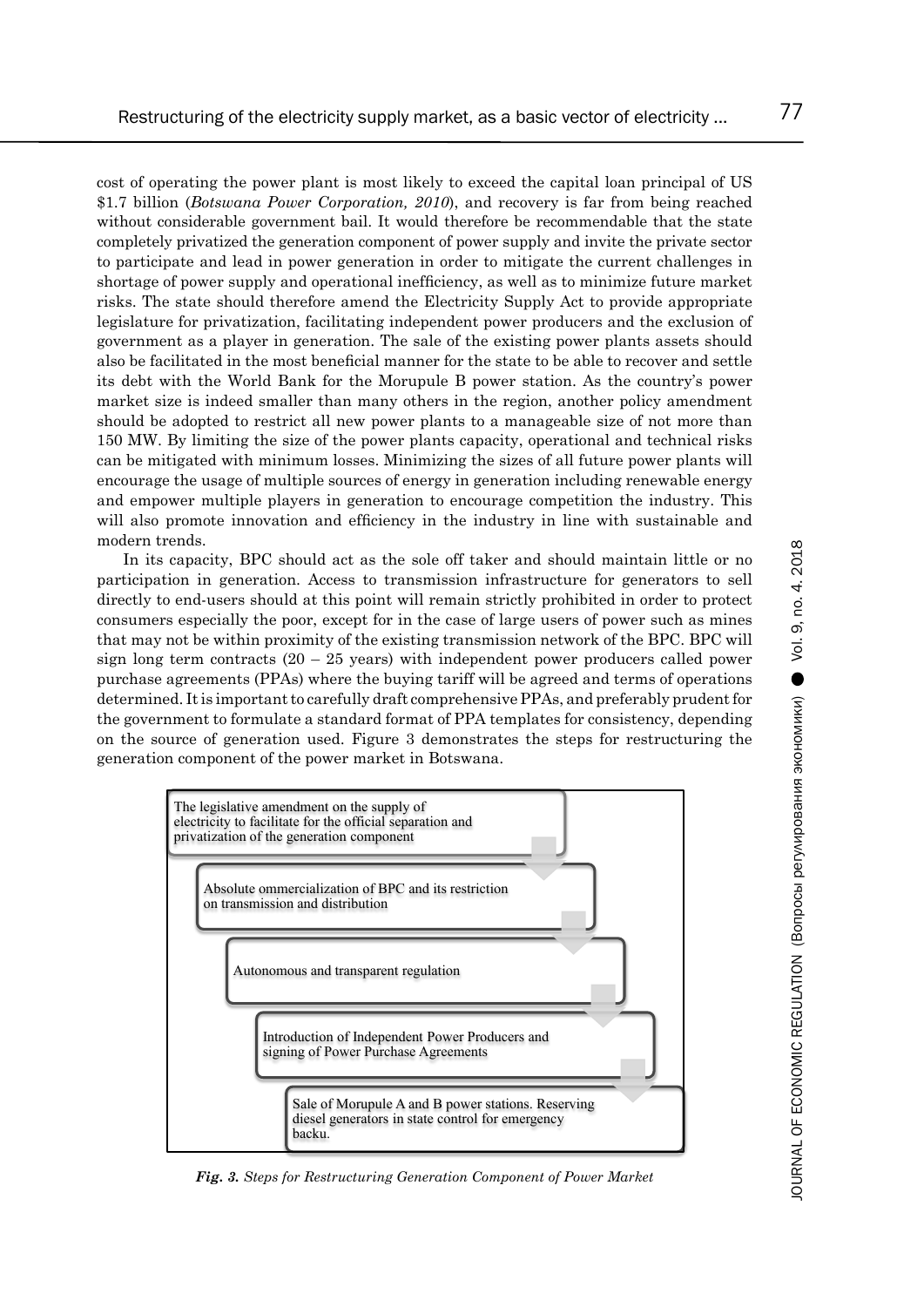A commercially oriented governance of the generation segment removes the management and development of power supply from political and bureaucratic control to achieve commercial standards in organizational practices, instil financial discipline and incentivize cost efficiency. The absolute commercialization of BPC will oblige the utility to operate based on profit-oriented and commercial principles such as meeting tax obligations, market based interest rates, market rate of return on equity and capital, and posses the autonomy to make its own business decisions as well as successfully participating and benefiting from being an active member of the regional power pool, SAPP. In terms of generation, government should retain a policy role and the Ministry of Green Technology and Energy Security should collaborate with the regulator to produce an Integrated Resource Plan that will guide the overall long- term strategies in the power sector. Integrated Resource Plan is a comprehensive decision support tool and road map for meeting the country's objectives of providing reliable and least-cost electricity service to all consumers while addressing the substantial risks and uncertainties inherent in the electricity sector. In other words, it is a means for the ministry, Botswana Power Corporation and state regulatory authority to consistently assess a variety of demand and supply resources to cost-effectively manage the sector.

In terms of distribution, adopting a partially unbundled supply market is an ideal structure that will allow for private sector participation under pre-determined conditions for corporation, to operate along side the BPC in order to ensure generation expansion and universal access to electricity in an equitable manner. Rural electrification remains at or below 50% albeit the introduction of the National Electrification Program and Fund, which has subsidized connection fees to a standard P5600 (\$500) for residential and commercial customers. Also, the high cost of expanding the transmission infrastructure network to a countrywide scale still fails to make economic sense based on the distances, population scarcity, low retail tariff rates and the questionable affordability of some areas. Innovative solutions are needed to reach communities for which connection to the grid remains a long way off, and/or does not result in financial benefit for the BPC to transmit and distribute to. In several developing countries, distributed generation already accounts for a significant share of both generation and distribution in terms of customer coverage and retail sales. As already indicated, this business model presents an ideal opportunity for private sector participation, as financial innovation and skill is required for creating tailor made solutions where the politically driven national utility could not thrive. In this case, off-grid operators would also be allowed to distribute power in isolated settlements provided they abide by regulation guidelines including retail-pricing tariffs in line with the national stipulation to not exceed pricing thresholds. Allowing the private sector to bridge the electricity access gap removes pressure from the Botswana Power Corporation to provide an unprofitable service driven by political and not commercial incentive. Accordingly, legislative adjustments are paramount for this model of partial unbundling in order to unlock private sector investment and expertise for achieving universal access in a short space of time, and thus improving one of the performance indicators of the power sector. Figure 4 illustrates the participation of both public and private sectors in generation, transmission and distribution of electricity after supply market restructuring.

Furthermore, it is important that the regulatory body calls for a tariff reform in order to make business viable for both the private sector and the power utility. Botswana Power Corporation needs to make a profit in its service delivery for it to be able to pay the independent power producers for their constant power supply. Based on the decreasing levels of inflation (*Bank of Botswana, 2018*) and the increasing purchase power parity of Botswana, majority of Botswana Power Corporation customers could still afford electricity services after a raise in electricity tariffs. Where connected customers cannot afford the new cost of electricity, they should resort to using standalone electricity services, which would be cheaper due to the various incentives (such as duty free import of panels and equipment) provided by the government to the off grid renewable energy service providers.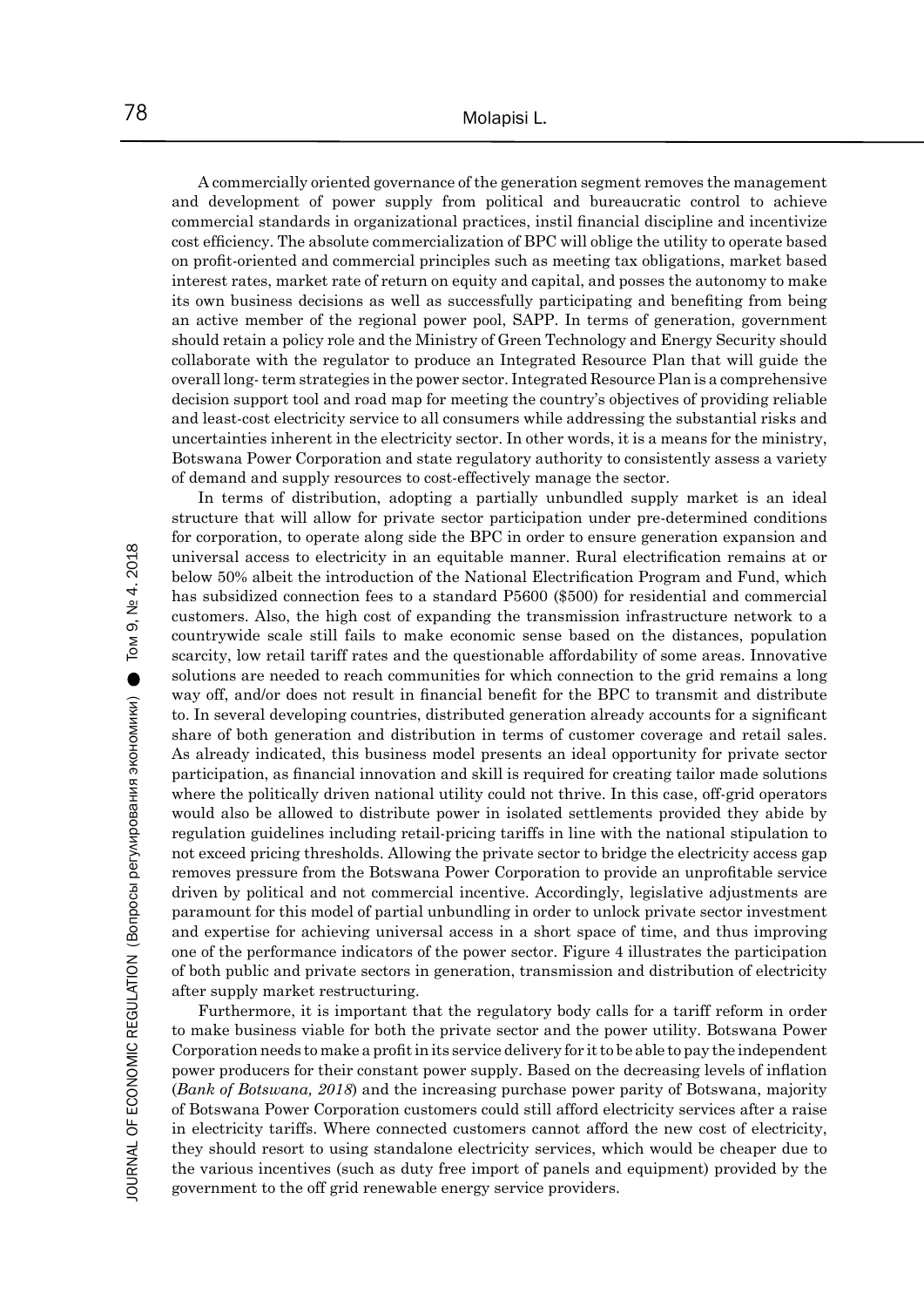

*Fig. 4. Public and private sector participation after supply market restructuring*

The main objective of the energy regulator is economic and legislative regulation of the electricity industry. The four main activities of energy regulation are the implementation of licensing and compliance of power producers, generation pricing and consumer tariffs, electricity infrastructure planning and overall regulatory and structural reforms in the sector (Figure 5).



*Fig. 5. The four pillars of electricity regulation*

The electricity market is regulated to improve economic efficiency, law enforcement especially where competition is involved and to mitigate market failures in order to ensure that socially desirable services are provided and protected. The motives for regulation are: economic efficiency, consumer protection, environmental protection, universal access and security of supply. The regulator is mandated provide economic expert advise to the ministry on policy choices and monitor all the activities in the sector. The main pillars of the regulator should be independence, accountability, predictability and transparency. However, from the author's research and interviews with senior officials, the government is reluctant to entirely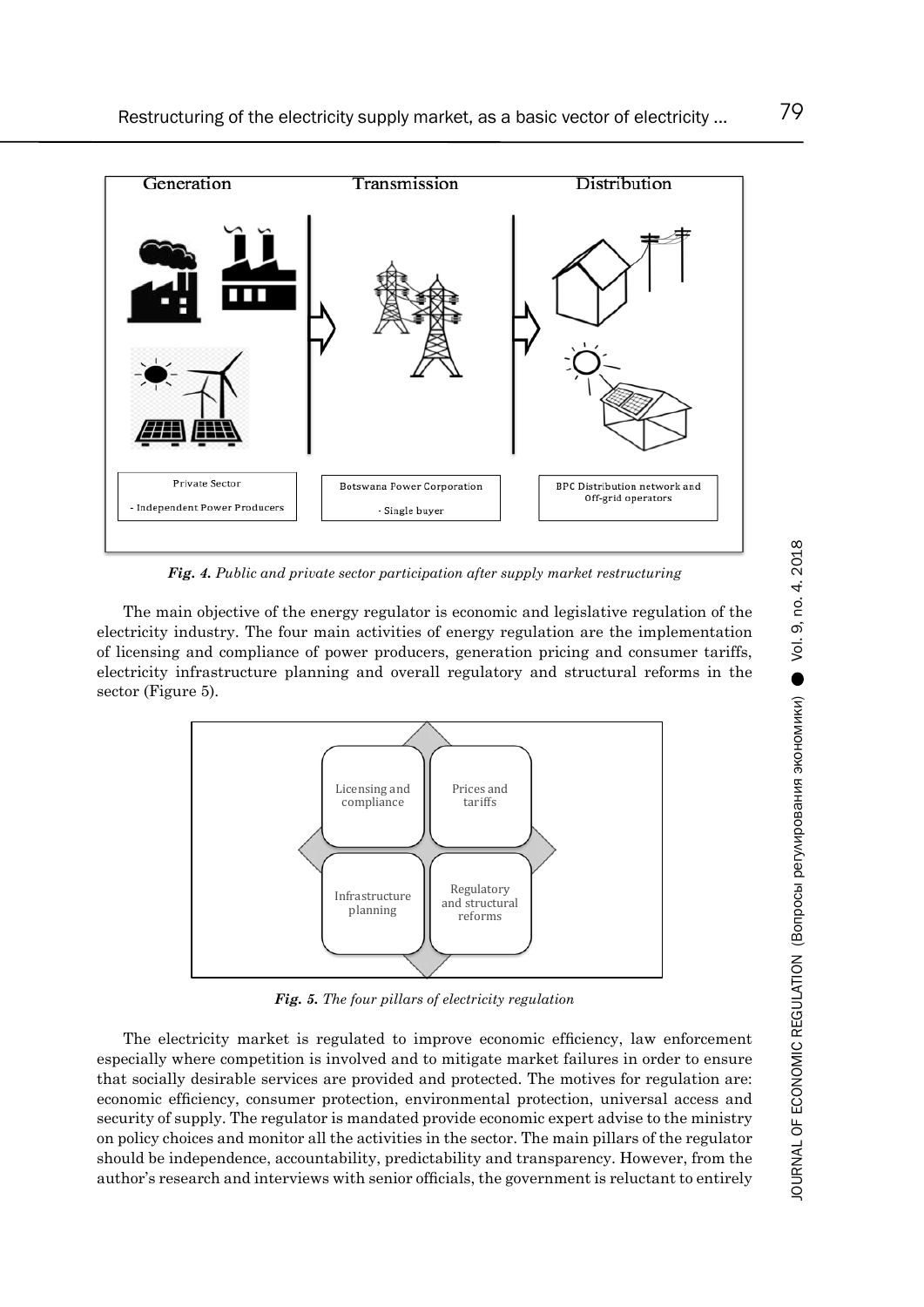transfer real autonomy to the newly established Botswana Energy Regulatory Authority. International experience (*Rodríguez Pardina and Schiro, 2018*) shows that private investors around the world have attested to the fact that a credible regulatory system requires more than just a formally established independent regulatory entity, but also, and in particular, the need for a separate, autonomous regulatory body that operates under transparent processes. This is essential in Botswana, since the government is also highly reluctant to provide financial sovereign guarantees to international project developers and investors. Ensuring investor confidence should be a priority. This autonomy should apply to all of regulator's organizational procedures and finances, to avoid political and bureaucratic interference, and to restrict any external influence. This independence will establish a track record of stability and credibility of the regulatory authority moving forward.

The process of restructuring a power sector requires diligence and political will to ensure the successful yield of desired performance results. The transfer and sharing of control from the state to the private sector should be carefully done in order to protect state interests and marginalized populations. As such, it is important to note that the process of change should occur gradually and not abruptly. It would be highly beneficial to the Botswana government to conduct further research on the options available for improving the power sector performance and the level of energy security in the country considering its unique characteristics and long-term objectives.

*REFERENCES*

*Prasad, G.* (2018). Energy sector reform, energy transitions and the poor in Africa. *Energy Policy*, 36, 2806–2811.

*Vagliasindi, M.* and *Besant-Jones, J.* (2013). Power Market Structure: Revisiting Policy Option. *World Bank Publications*, 13115.

*Zhang, Y., Parker, D.* and *Kirkpatrick, C.* (2004). Competition, Regulation and Privatization of Electricity Generation in Developing Countries: Does the Sequencing of the Reforms Matter? Institute for Development Policy and Management University of Manchester, UK. (https://ageconsearch.umn.edu/bitstream/30599/1/cr040062.pdf).

*Annual Report. Botswana Power Corporation. 2017.* (https://www.bpc.bw/about-us/ Annual%20Reports/2017%20BPC%20ANNUAL%20REPORT.pdf).

*Annual Report. Southern African Power Pool. 2017.* (http://www.sapp.co.zw/sites/default/ files/SAPP.pdf).

*Komendantova, N., Irshaid, J., Marashdeh, L., Al-Salaymed, A., Ekenberg, L.* and *Linnerooth-Bayer, J.* (2017). Background Paper: Country Fact Sheet, Jordan Energy and Development at a Glance. Middle East North Africa Sustainable Electricity Trajectories – Energy Pathways for Sustainable Development in the MENA Region. (https://menaselect. info/uploads/countries/jordan/Country\_Fact\_Sheet\_Jordan.pdf).

*Pranadi, A. D.* (2018). The History and Roadmap of Power Sector Reform in Vietnam. ASEAN Center for Energy. (http://www.aseanenergy.org/blog/the-history-and-roadmap-ofpower-sector-reform-in-vietnam/).

*Gouarderes, F., McWatt, V.* and *Fleuret, L.* (2018). Internal energy market. Factsheet on the European Union. European Parliament. (http://www.europarl.europa.eu/factsheets/en/ sheet/45/internal-energy-market).

*Energy Access Annual Report.* Department of Energy. Ministry of Mineral Resources, Green Technology and Energy Security in Botswana, 2018.

*Electricity Generation and Distribution.* Statistics Brief, Quarter 4, 2017. Statistics Botswana, 2018. (http://www.statsbots.org.bw/sites/default/files/Electricity%20Generation%20 %20Distribution%20Q%204%202017.pdf).

*Botswana Ranking. Global Energy Architecture Performance Index 2017*. World Economic Forum. (http://reports.weforum.org/global-energy-architecture-performance-index-2017/ economies/#economy=BWA).